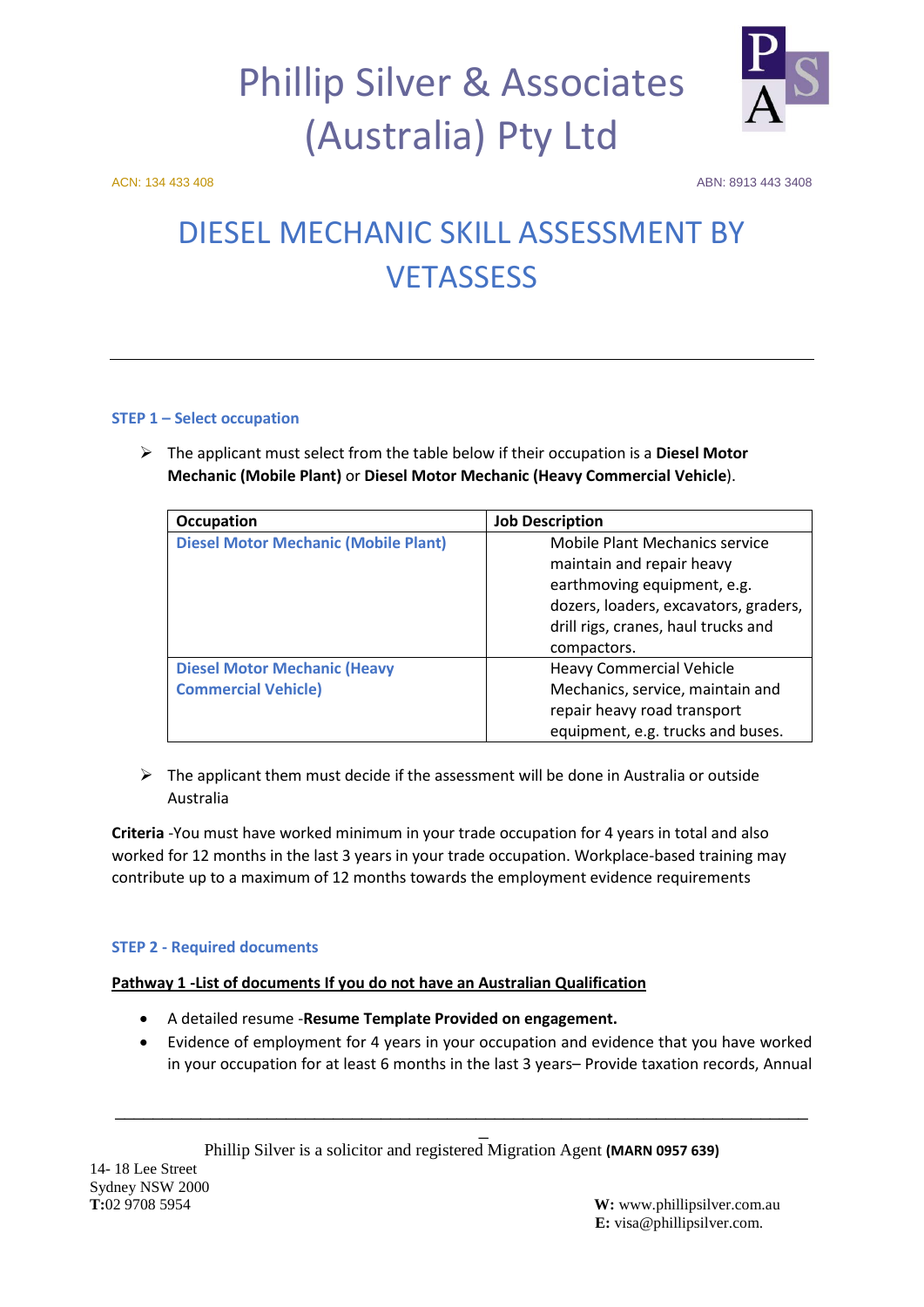

ACN: 134 433 408 ABN: 8913 443 3408

payment summary/group certificate, pay slips, Bank statements that shows time periods of employment.

- Employer reference letters to evidence required employment periods written by a supervisor or employer (include the company's letterhead, include information about the specific tasks you do/did as part of your work, include information about how long you worked for the employer, include information the position was full time or part time, , describe work you have done within the past 4 years, include the referee's position and contact details (phone number and email address). Referee must be your employer or supervisor. **Reference Template provided on engagement.**
- Certified copies of trade qualifications, certificates and short courses, (including apprenticeship) and training you have completed related to your trade. Your documents must include the length and time of relevant training programs/courses, the amount of time spent in workplace-based training, a syllabus, course outline or list of subjects you completed, a translation of the qualification if the document(s) is not in English.
- Licences Provide copies of any valid licences you hold that are related to your trade.
- Photos of you performing work tasks. The photos must show the following:
	- $\triangleright$  show you wearing the correct personal protective equipment (PPE)
	- $\triangleright$  show you working in the job
	- $\triangleright$  include a description of what you are doing and why
	- $\triangleright$  include details of where and when the task was completed.
- Videos of you performing work You can provide a short video recording of you completing a task in your workplace as evidence if the assessor can always see it is you doing the work and not someone else, the recording has you talking about what you are doing and why, the assessor can clearly see you are working in a safe manner during the task.

Your digital recording should be submitted on a USB or CD using a standard video file format (e.g.: AVI or MPEG). This recording will be kept by VETASSESS as evidence.

- If self employed  $-$  provide the following:
	- $\triangleright$  A personal statement outlining the occupation in which you were self employed, exact start and finish dates of each period of self-employment, your business registration certificate covering each period of self-employment.
	- $\triangleright$  A statement on letterhead from your accountant certifying the name and nature of your business, the exact dates of the period of self-employment and the capacity in which you have been self-employed, the nature and content of the work tasks you performed, the number of staff employed and their occupations, a description of your workshop and the tools and equipment used.
	- $\triangleright$  At least 3 statements from suppliers confirming the nature of your business, dates of trading periods, details of the material/equipment purchased over a 12-month period and the types of material/equipment supplied

\_\_\_\_\_\_\_\_\_\_\_\_\_\_\_\_\_\_\_\_\_\_\_\_\_\_\_\_\_\_\_\_\_\_\_\_\_\_\_\_\_\_\_\_\_\_\_\_\_\_\_\_\_\_\_\_\_\_\_\_\_\_\_\_\_\_\_\_\_\_\_\_\_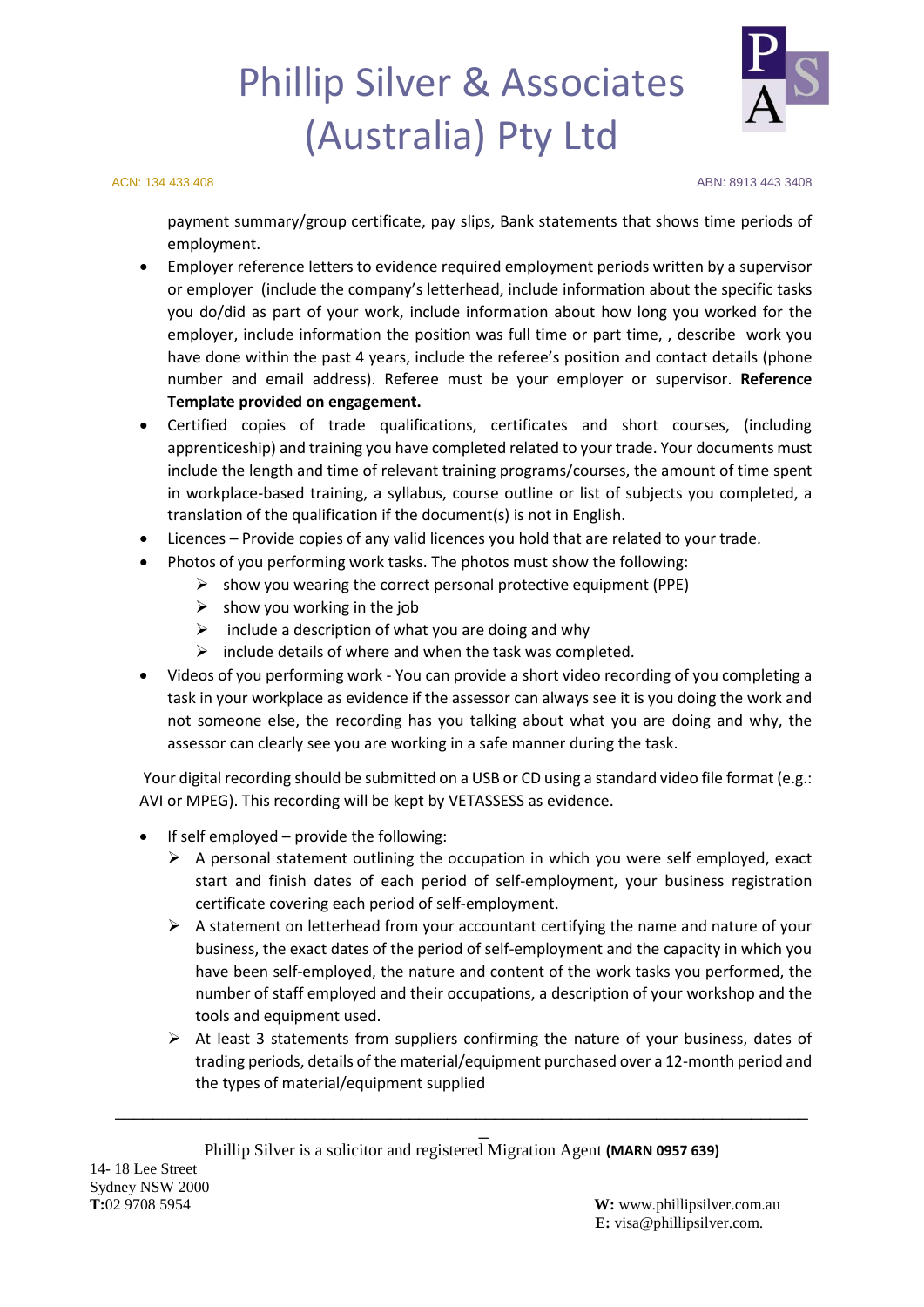

ACN: 134 433 408 ABN: 8913 443 3408

- $\triangleright$  At least 2 statements from clients, on letterhead, confirming full details of the work you did for them and the dates, including the total number of contracts completed over a 12 month period.
- **Please note that the trade qualifications are optional and not required for a positive skill assessment provided you can show work experience for total of 4 years in your occupation and at least 6 months in the last 3 years.**

### **Pathway 2 -List of required Documents if you have an Australian Qualification**

- A copy of your Australian qualification, including a Statement of Results or your current Australian Occupational Licence
- A copy of your resume
- Evidence you have worked full time in your occupation for 12 months in the last 3 years (for Australian licence holders, this 12 month full time paid must be in Australia) – Provide taxation record/assessment advice, Annual payment summary/group certificate, Pay slips, Bank statements, Superannuation employer contributions, Position description
- At least one employer reference letter be written by a supervisor or employer (include the company's letterhead, include information about the specific tasks you do/did as part of your work, include information about how long you worked for the employer, include information about what sort of employee you are/were (e.g. full-time) , relate to work you have done within the past three years, include the referee's position and contact details (phone number and email address).
- If self employed provide the following
	- $\triangleright$  A personal statement outlining the occupation in which you were self employed, exact start and finish dates of each period of self-employment, your business registration certificate covering each period of self-employment.
	- $\triangleright$  A statement on letterhead paper from your accountant or legal representative certifying the name and nature of your business, the exact dates of the period of selfemployment and the capacity in which you have been self-employed , the nature and content of the work tasks you performed, the number of staff employed and their occupations, a description of your workshop and the tools and equipment used.
	- $\triangleright$  At least 3 statements from suppliers confirming the nature of your business, dates of trading periods, details of the material/equipment purchased over a 12-month period and the types of material/equipment supplied
	- $\triangleright$  At least 2 statements from clients, on letterhead paper (if possible), confirming full details of the work you did for them and the dates, including the total number contracts completed over a 12 month period.

\_\_\_\_\_\_\_\_\_\_\_\_\_\_\_\_\_\_\_\_\_\_\_\_\_\_\_\_\_\_\_\_\_\_\_\_\_\_\_\_\_\_\_\_\_\_\_\_\_\_\_\_\_\_\_\_\_\_\_\_\_\_\_\_\_\_\_\_\_\_\_\_\_ \_